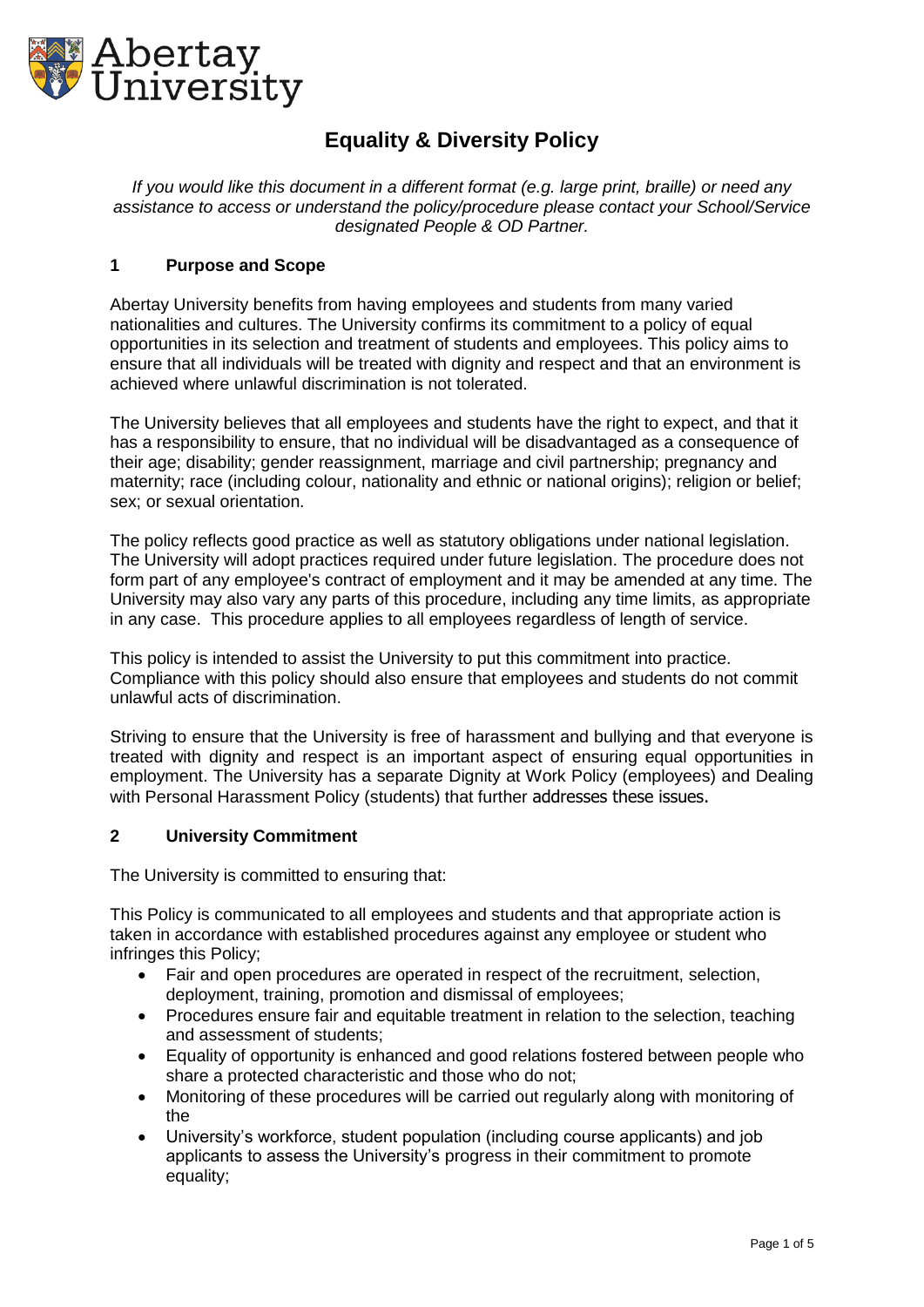- Training and guidance in the implementation of equal opportunities is provided for all relevant employees, particularly those who deal with the recruitment, support and career development of employees or the recruitment, guidance and/or support of students;
- All employees and students have equal access to University facilities wherever possible and steps will be taken to make reasonable adjustments where appropriate to ensure that this can be achieved;
- Language used in University correspondence and literature reflects the spirit of this Policy;
- Breaches of this policy are dealt with through the relevant employee or student University Discipline Procedure. The University takes a strict approach to serious breaches of this policy.
- Equality Impact Assessments will be carried out on all University policies and procedures to ensure no detriment to individuals with protected characteristics.

#### **3 Equality Act**

It is unlawful to discriminate directly or indirectly in recruitment or employment because of age; disability; gender reassignment, marriage and civil partnership; pregnancy and maternity; race (including colour, nationality and ethnic or national origins); religion or belief; sex; or sexual orientation. These are known as "protected characteristics". Discrimination after employment may also be unlawful, e.g. refusing to give a reference for a reason related to one of the protected characteristics.

It is the responsibility of employees and students to assist the University to meet its commitment to provide equal opportunities in employment and avoid unlawful discrimination. Individuals can be held personally liable as well as, or instead of, the University for any act of unlawful discrimination. Individuals who commit serious acts of harassment may be guilty of a criminal offence.

Acts of discrimination, harassment, bullying or victimisation against employees, students or customers/visitors are disciplinary offences and will be dealt with under the relevant

University Discipline Procedure. Discrimination, harassment, bullying or victimisation may constitute gross misconduct and could lead to dismissal without notice or expulsion from the University, in the case of students.

The University encourages students and employees to share information if they have a disability or become disabled during their time at the University in order that appropriate actions can be undertaken and/or appropriate support can be provided. If an employee experiences difficulties at work due to a disability, they should contact their line manager and/or the School/Service designated People & OD Partner to discuss any reasonable adjustments (to the work environment, equipment, resources, etc.) that would help overcome or minimise the difficulty. The line manager and/or People Services and the employee may wish to consult with the Occupational Health Adviser for advice and guidance.

If a student experiences difficulties during their studies due to a disability, they are encouraged to contact the Disabilities Advisors.

The University will consider such matters carefully and endeavour to make reasonable adjustments where possible. In situations where a particular adjustment is not deemed as reasonable the University will provide an explanation and try to find other potential alternative solution(s) where possible.

It is unlawful to fail to make reasonable adjustments to overcome barriers to using services caused by disability. The duty to make reasonable adjustments may include the removal, adaptation or alteration of physical features, if the physical features make it impossible or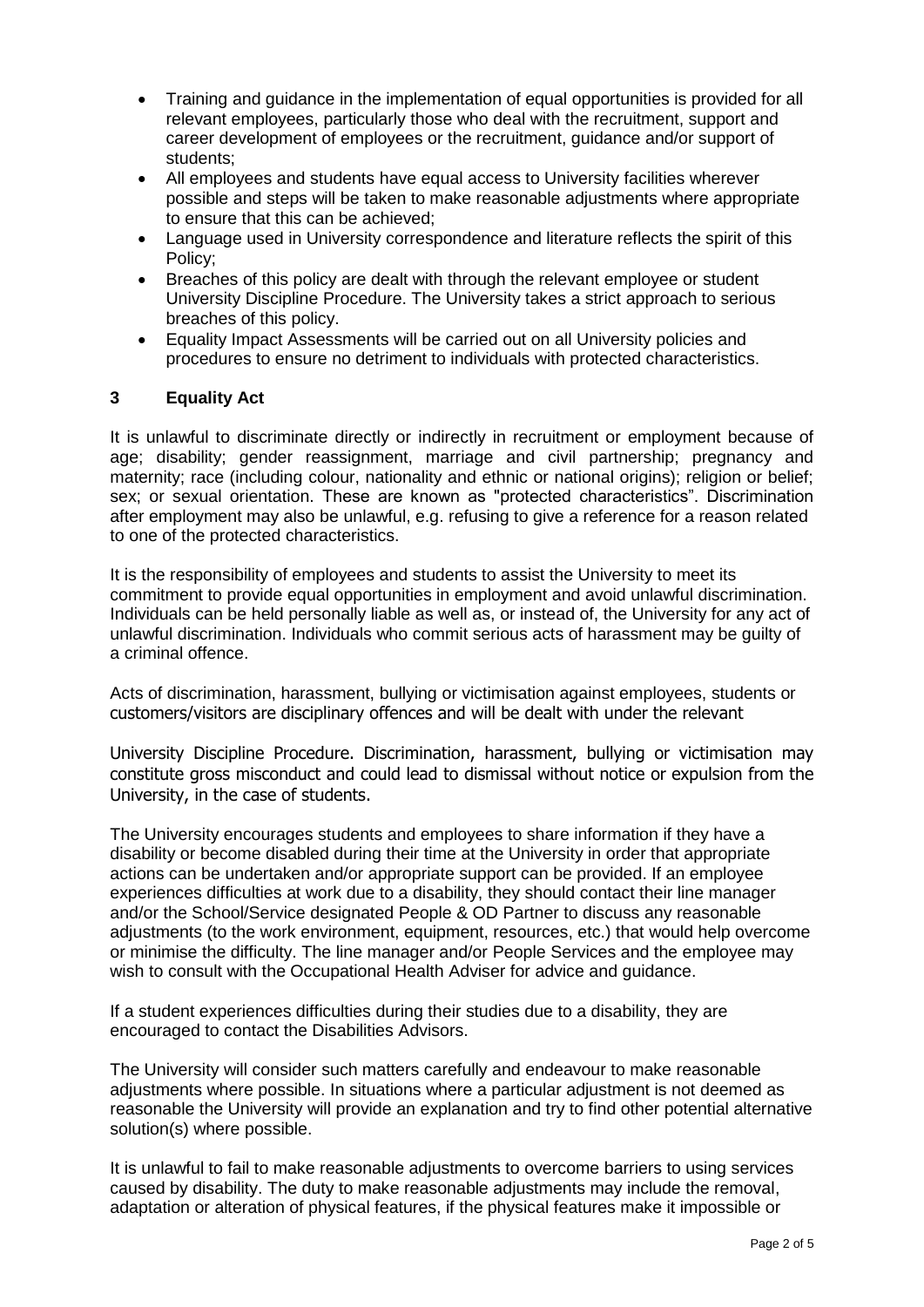unreasonably difficult for disabled people to make use of services. In addition, service providers have an obligation to think ahead and address any barriers that may impede disabled people from accessing a service. Managers should seek guidance from their School/Service designated People & OD Partner and/or the Occupational Health Advisor, and the Disabilities Adviser for cases relating to students.

#### **4 Equal opportunities in employment**

The University will avoid unlawful discrimination in all aspects of employment including recruitment, promotion, opportunities for training, pay and benefits, discipline and selection for redundancy.

Person Specifications and Job Specifications will be limited to those requirements that are necessary for the effective performance of a job. Candidates for employment or promotion will be assessed objectively against the requirements identified. Consideration will be given to any reasonable adjustments that may be required for candidates with a disability. Disability and personal or home commitments will not form the basis of employment decisions except where it can be objectively justified.

The University will monitor the ethnic, gender and age composition of the existing workforce and of applicants for jobs (including promotion), and the number of people with disabilities within these groups, and will consider and take any appropriate action to address any problems that may be identified as a result of the monitoring process.

#### **5 Monitoring of data**

Equality monitoring is the process we use to collect, store and analyse data about diversity. It is useful to highlight possible inequalities, investigate their underlying causes and remove any unfairness or disadvantage. Monitoring provides the data for the review of policies and for identifying areas requiring improvement and understand the impact of policies and procedures on people with protected characteristics.

The University collects equality monitoring information for a number of reasons broadly related to the Public Sector Equality Duty under the Equality Act 2010.

#### **6 Suppliers, contractors and other people not employed by the organisation**

Employees should report any incidents of bullying or harassment by students, customers, suppliers, visitors or others to their line manager, who should notify Dean of School/Director of Service in order to take appropriate action and seek advice from the School/Service designated People & OD Partner.

Students should refer to the relevant Dean of School in the first instance, further guidance can be found in the Dealing with Personal Harassment: Policy and Guidelines – a document for students, and also the Student Complaints Procedure.

The University encourages all employees and students who have other protected characteristics to provide this information so that the University can be aware of the differences within employee and student population so that is can address more fully issues of equality.

#### **7. Training**

The University requires all employees to undertake mandatory diversity awareness training, and further training will be provided for those likely to be involved in recruitment or other decision making where equal opportunities issues are likely to arise. Support will be provided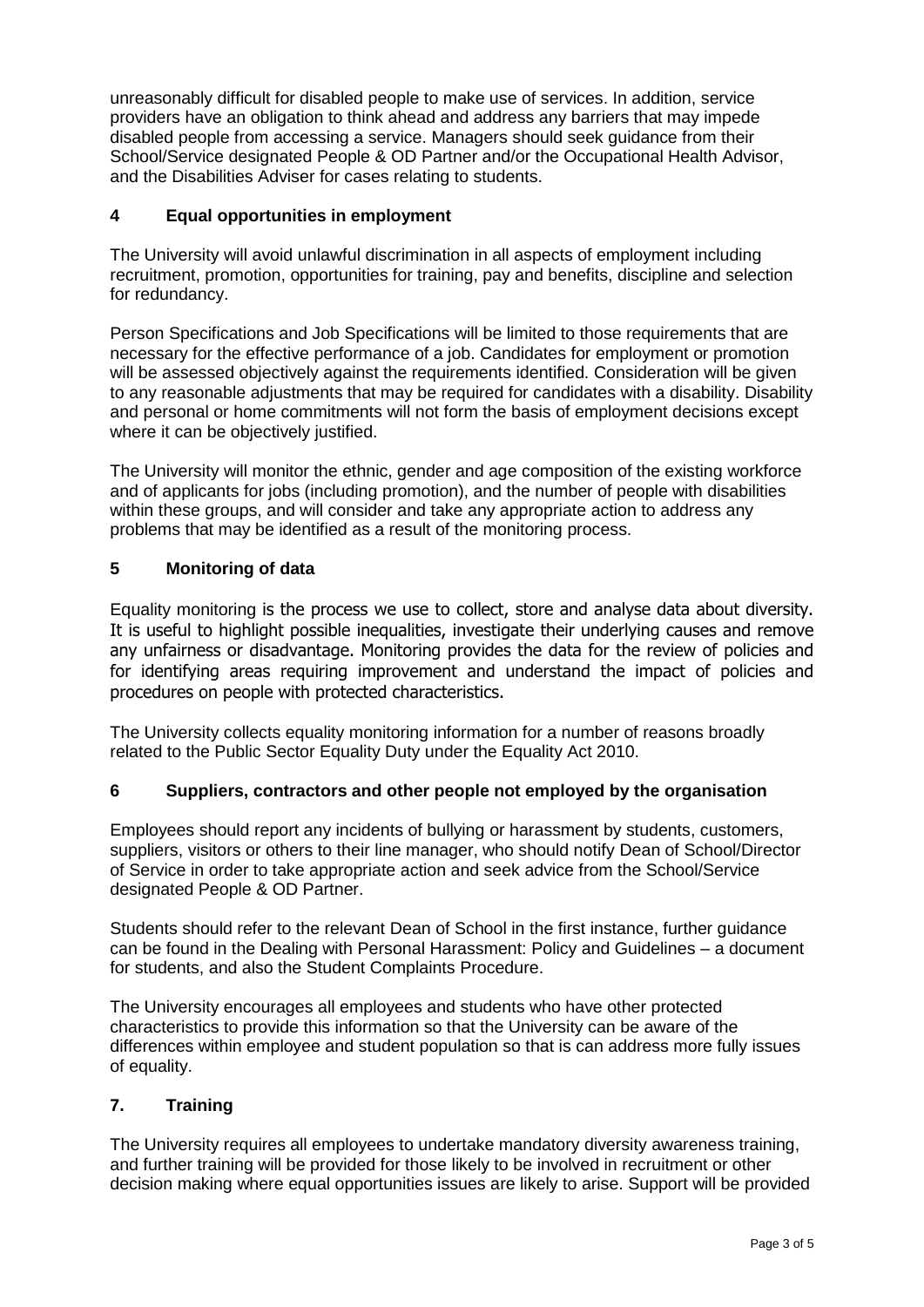by the School/Service designated People & OD Partner to enable them to deal more effectively with complaints of bullying and harassment.

The University endeavours to ensure that all employees are given an opportunity to attend training and that accessibility of training provision is considered when offered to employees to ensure that location, time of day of training and types of training are appropriate. Refresher training for all employees will occur regularly. Attendance at such training will be mandatory.

#### **8 Concerns/ Grievances**

If an employee believes they have been treated unfairly, then they may wish to raise the issue informally with your line manager in the first instance who will endeavour to resolve matters.

If an employee considers that they may have been unlawfully discriminated against, they may use the University's Grievance Procedure to raise the issue formally. If the complaint involves bullying or harassment, the Bullying and Harassment Guidelines should be referred to.

If a student believes they have been treated unfairly, they may wish to discuss the issue with the person involved informally in the first instance. Alternatively they should seek to discuss the complaint with the relevant Dean of School/Director of Service. Additional support can be provided from the Student Association. Students should refer to the Dealing with Personal Harassment: Policy and Guidelines – a document for students.

The University will take any complaint seriously and will seek to resolve any grievance that it upholds. Individuals will not be penalised for raising a grievance, even if the grievance is not upheld, unless the complaint is both untrue and made in bad faith.

#### **9 Reviewing the Policy**

This policy will be monitored periodically by the University to judge its effectiveness and will be updated in accordance with changes in the law. In particular, the University will monitor the ethnic and gender composition of the existing workforce and of applicants for jobs (including promotion), and the number of people with disabilities within these groups, and will review its equal opportunities policy in accordance with the results shown by the monitoring. Information provided by job applicants and employees for monitoring purposes will be used only for these purposes and will be dealt with in accordance with the Data Protection Act.